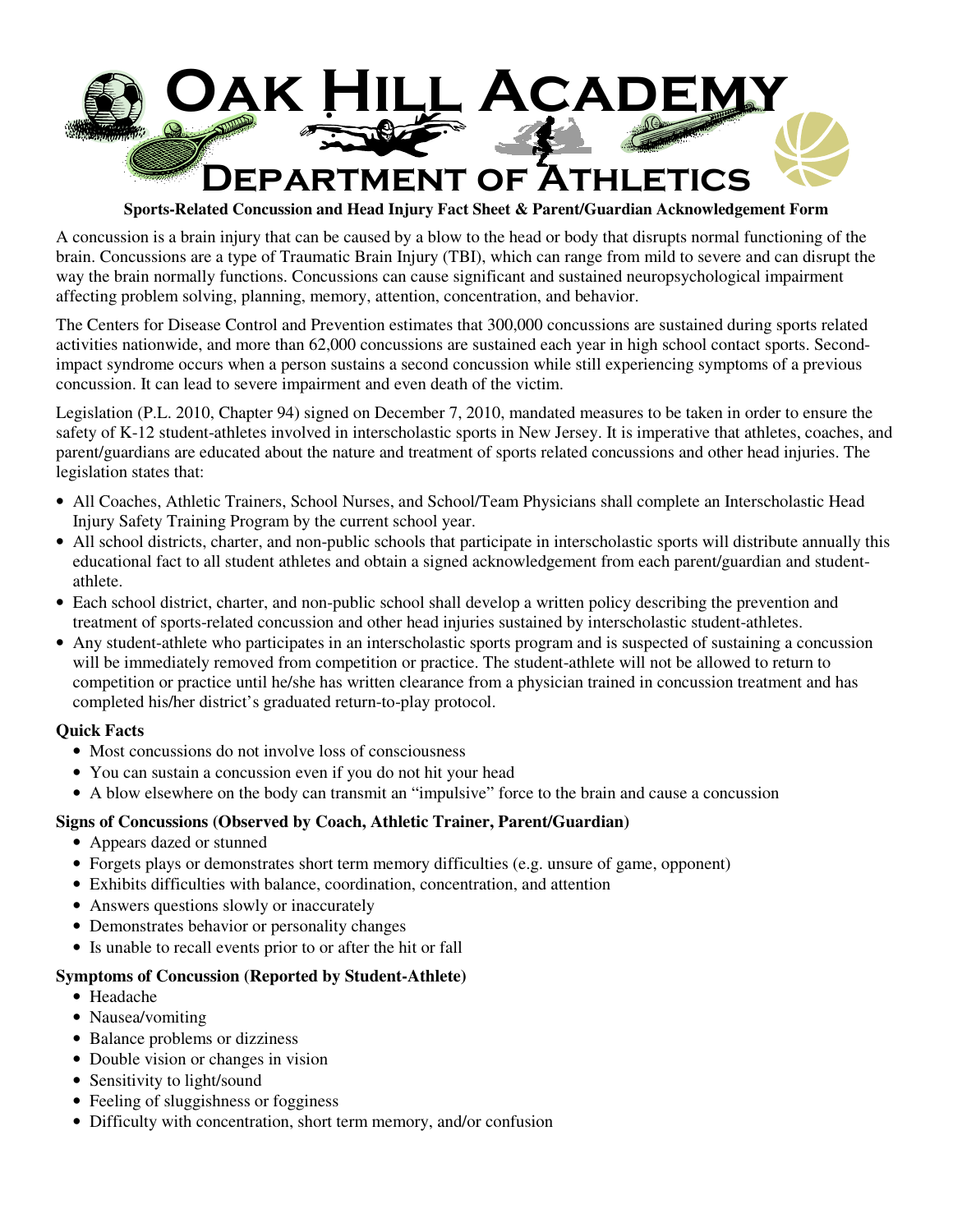## **What Should a Student-Athlete do if they think they have a concussion?**

- **Don't hide it**. Tell your Athletic Trainer, Coach, School Nurse, or Parent/Guardian.
- **Report it**. Don't return to competition or practice with symptoms of a concussion or head injury. The sooner you report it, the sooner you may return-to-play.
- **Take time to recover**. If you have a concussion your brain needs time to heal. While your brain is
- healing you are much more likely to sustain a second concussion. Repeat concussions can cause
- permanent brain injury.

# **What can happen if a student-athlete continues to play with a concussion or returns to play to soon?**

- Continuing to play with the signs and symptoms of a concussion leaves the student-athlete vulnerable to second impact syndrome.
- Second impact syndrome is when a student-athlete sustains a second concussion while still having
- symptoms from a previous concussion or head injury.
- Second impact syndrome can lead to severe impairment and even death in extreme cases.

## **Should there be any temporary academic accommodations made for Student-Athletes who have suffered a concussion?**

- To recover cognitive rest is just as important as physical rest. Reading, texting, testing-even watching movies can slow down a student-athletes recovery.
- Stay home from school with minimal mental and social stimulation until all symptoms have resolved.
- Students may need to take rest breaks, spend fewer hours at school, be given extra time to complete assignments, as well as being offered other instructional strategies and classroom accommodations.

## **Student-Athletes who have sustained a concussion should complete a graduated return-to-play before they may resume competition or practice, according to the following protocol:**

## *Younger students (K-8) should observe the 7 day rest/recovery period (after they are symptom free @ rest) prior to initiating the graduated-return to play protocol. A physician trained in evaluation of management of concussions as well as parent/guardian shall monitor the student-athlete.*

- **Step 1**: Completion of a full day of normal cognitive activities (school day, studying for tests, watching practice, interacting with peers) without reemergence of any signs or symptoms. If no return of symptoms, next day advance.
- **Step 2:** Light Aerobic exercise, which includes walking, swimming, and stationary cycling, keeping the intensity below 70% maximum heart rate. No resistance training. The objective of this step is increased heart rate.
- **Step 3:** Sport-specific exercise including skating, and/or running: no head impact activities. The objective of this step is to add movement.
- **Step 4:** Non contact training drills (e.g. passing drills). Student-athlete may initiate resistance training.

\_\_\_\_\_\_\_\_\_\_\_\_\_\_\_\_\_\_\_\_\_\_\_\_\_\_\_\_\_\_\_\_\_\_ \_\_\_\_\_\_\_\_\_\_\_\_\_\_\_\_\_\_\_\_\_\_\_\_\_\_\_\_\_\_\_ \_\_\_\_\_\_\_\_\_\_

- **Step 5:** Following medical clearance (consultation between school health care personnel and student-athlete's physician), participation in normal training activities. The objective of this step is to restore confidence and assess functional skills by coaching and medical staff.
- **Step 6:** Return to play involving normal exertion or game activity.

For further information on Sports-Related Concussions and other Head Injuries, please visit:

| www.cdc.gov/concussion/sports/index.html |               | www.nfhs.com  |
|------------------------------------------|---------------|---------------|
| www.ncaa.org/health-safety               | www.bianj.org | www.atsnj.org |

\_\_\_\_\_\_\_\_\_\_\_\_\_\_\_\_\_\_\_\_\_\_\_\_\_\_\_\_\_\_\_\_\_\_ \_\_\_\_\_\_\_\_\_\_\_\_\_\_\_\_\_\_\_\_\_\_\_\_\_\_\_\_\_\_\_ \_\_\_\_\_\_\_\_\_\_

Signature of Student-Athlete Print Student-Athlete's Name Date

Signature of Parent/Guardian Print Parent/Guardian's Name Date